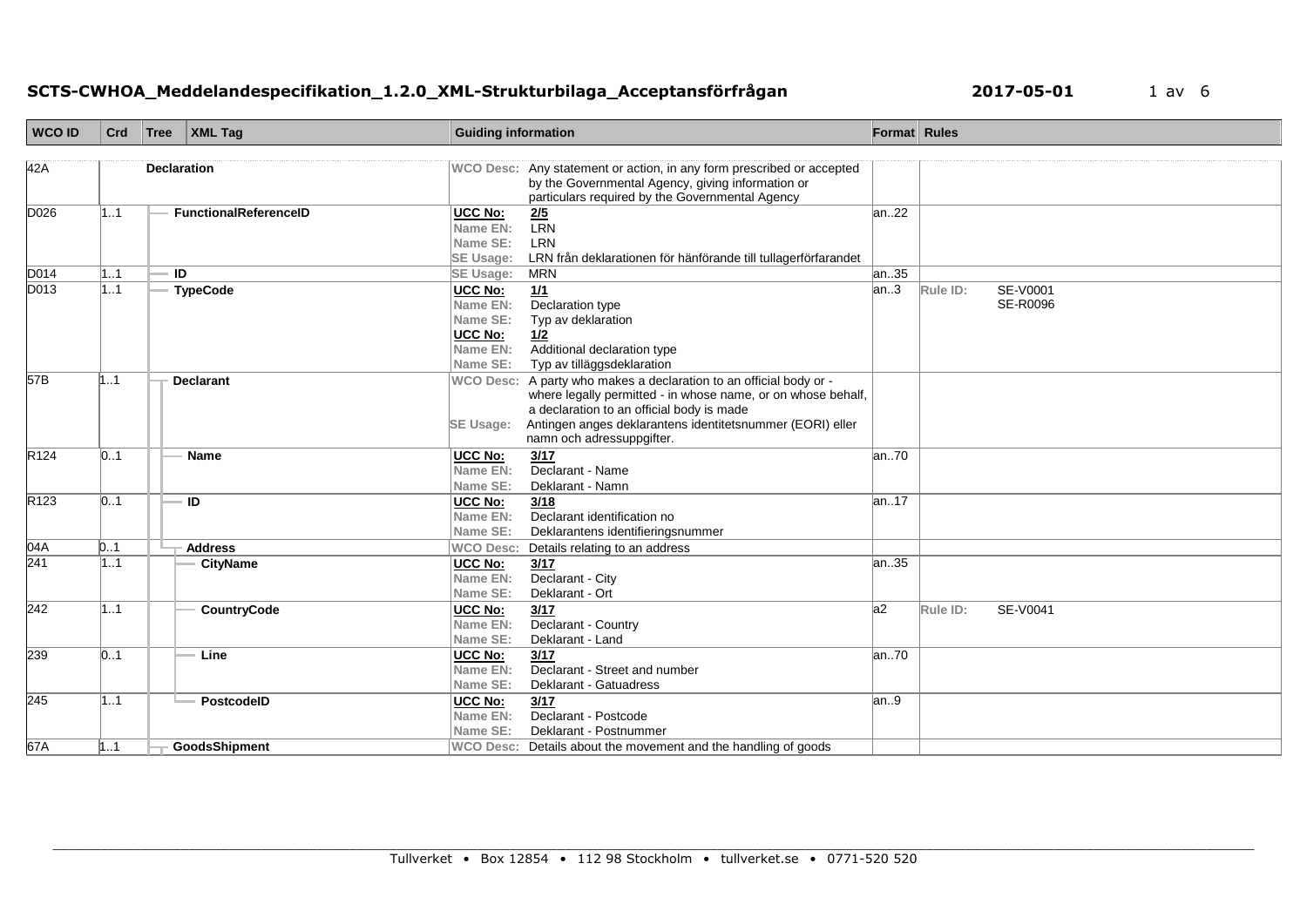# **SCTS-CWHOA\_Meddelandespecifikation\_1.2.0\_XML-Strukturbilaga\_Acceptansförfrågan 2017-05-01** 2 av 6

| <b>WCO ID</b> | Crd       | Tree | <b>XML Tag</b>            | <b>Guiding information</b>                                 |                                                                                                                                                                                                                                 | Format Rules |                             |
|---------------|-----------|------|---------------------------|------------------------------------------------------------|---------------------------------------------------------------------------------------------------------------------------------------------------------------------------------------------------------------------------------|--------------|-----------------------------|
|               |           |      |                           |                                                            |                                                                                                                                                                                                                                 |              |                             |
|               |           |      |                           |                                                            | shipped together on one or more means of transport between<br>original consignor and final consignee                                                                                                                            |              |                             |
| 28A           | 11        |      | Consignment               |                                                            | WCO Desc: Details about the transport between a consignor and a<br>consignee as specified in the transport contract document                                                                                                    |              |                             |
| 096           | 1.1       |      | <b>ContainerCode</b>      | UCC No:<br>Name EN:<br>Name SE:<br><b>SE Usage:</b>        | 7/2<br>Container<br>Container<br>Då container (7/2) har värde 1 (Ja) så anges<br>containernummer antingen på huvudnivå eller på minst en<br>varupost.                                                                           | ln 1         | <b>SE-V0007</b><br>Rule ID: |
| 31B           | 0<br>9999 |      | TransportEquipment        | <b>WCO Desc:</b>                                           | Details of Transport equipment used for the consignment                                                                                                                                                                         |              |                             |
| 159           | 1.1       |      | - ID                      | UCC No:<br>Name EN:<br>Name SE:                            | 7/10<br>Container identification number<br>Containernummer                                                                                                                                                                      | an17         |                             |
| 65A           | 0.1       |      | GoodsMeasure              | <b>WCO Desc:</b>                                           | Details about the goods weight, quantities, and amounts                                                                                                                                                                         |              |                             |
| 126           | 1.1       |      | <b>GrossMassMeasure</b>   | <b>UCC No:</b><br>Name EN:<br>Name SE:<br><b>SE Usage:</b> | 6/5<br>Gross mass (kg)<br>Bruttovikt (kg)<br>Bruttovikt anges på antingen huvudnivå eller på alla<br>varuposter.                                                                                                                | n.16,6       |                             |
| 68A           | 999       |      | GovernmentAgencyGoodsItem | <b>WCO Desc:</b>                                           | Goods item as declared to Government Agency                                                                                                                                                                                     |              |                             |
| 006           | 11        |      | SequenceNumeric           | UCC No:<br>Name EN:<br>Name SE:                            | 1/6<br>Goods item number<br>Varupostnummer                                                                                                                                                                                      | n.5          |                             |
| 02A           | 0.99      |      | <b>AdditionalDocument</b> | <b>WCO Desc:</b>                                           | Details related to additional documents supplied as part of a<br>declaration or sought as part of a response                                                                                                                    |              |                             |
| D005          | 11        |      | -ID                       | <b>UCC No:</b><br>Name EN:<br>Name SE:                     | 2/3<br>Documents produced, certificates and authorisations,<br>additional references - Document identifier<br>Framlagda dokument, certifikat och tillstånd, ytterligare<br>referensuppgifter - Dokumentets identitetsbeteckning | an35         |                             |
| D006          | 11        |      | <b>TypeCode</b>           | UCC No:<br>Name EN:<br>Name SE:                            | 2/3<br>Documents produced, certificates and authorisations,<br>additional references - Document type<br>Framlagda dokument, certifikat och tillstånd, ytterligare<br>referensuppgifter - Dokumenttyp                            | lan.4        | SE-V0011<br>Rule ID:        |
| 23A           | 1.1       |      | Commodity                 | <b>WCO Desc:</b>                                           | Details about the properties of the goods                                                                                                                                                                                       |              |                             |
| 137           | 1.1       |      | <b>Description</b>        | <b>UCC No:</b>                                             | 6/8                                                                                                                                                                                                                             | an512        |                             |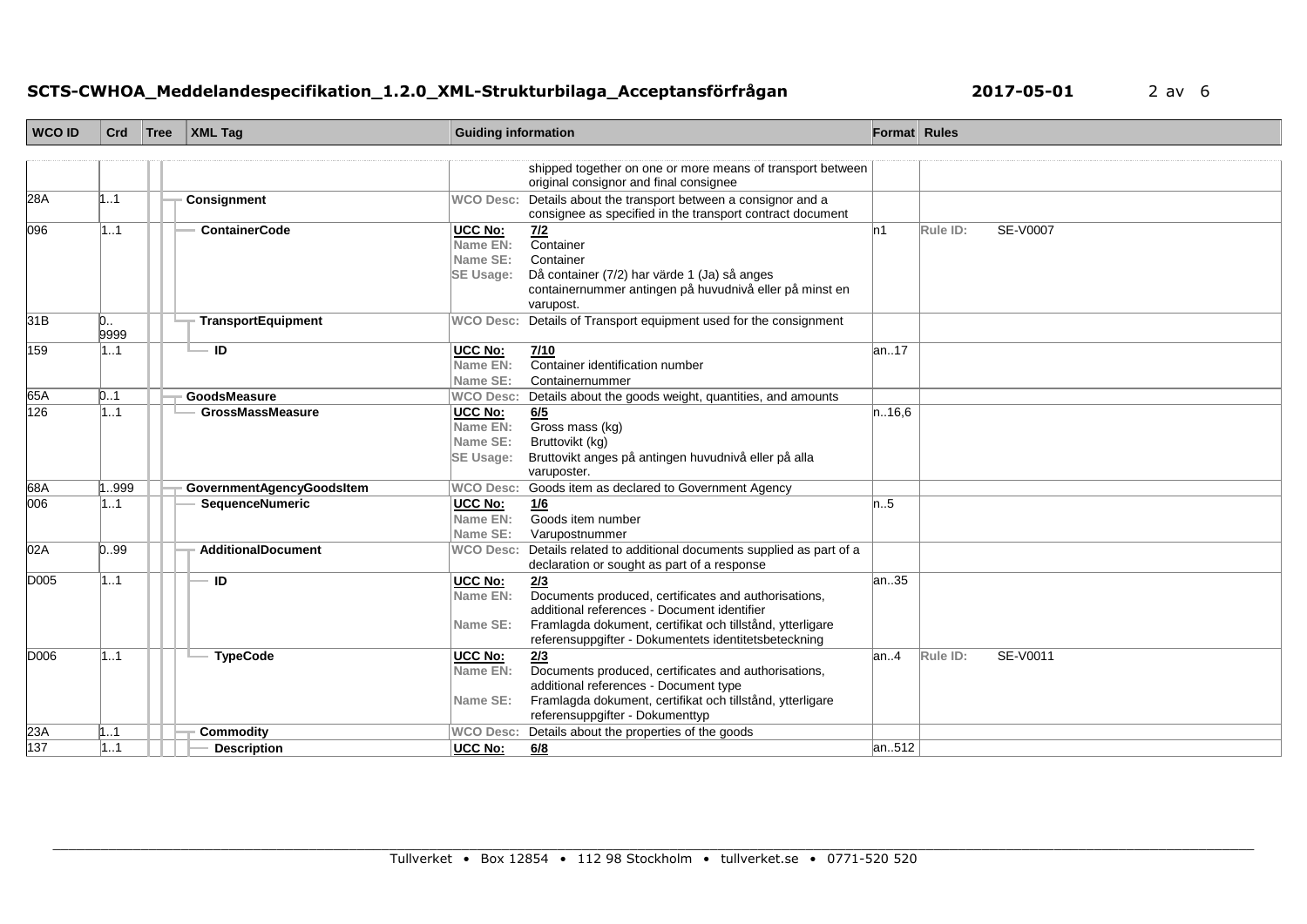# **SCTS-CWHOA\_Meddelandespecifikation\_1.2.0\_XML-Strukturbilaga\_Acceptansförfrågan 2017-05-01** 3 av 6

| <b>WCO ID</b> | Crd             | Tree | $\vert$ XML Taq            | <b>Guiding information</b>                                                                                                                                                                |                                                                                                                                                                                                                                                                                                                                                                                    | Format Rules |                                                                             |
|---------------|-----------------|------|----------------------------|-------------------------------------------------------------------------------------------------------------------------------------------------------------------------------------------|------------------------------------------------------------------------------------------------------------------------------------------------------------------------------------------------------------------------------------------------------------------------------------------------------------------------------------------------------------------------------------|--------------|-----------------------------------------------------------------------------|
|               |                 |      |                            |                                                                                                                                                                                           |                                                                                                                                                                                                                                                                                                                                                                                    |              |                                                                             |
|               |                 |      |                            | Name EN:                                                                                                                                                                                  | Description of goods                                                                                                                                                                                                                                                                                                                                                               |              |                                                                             |
|               |                 |      |                            | Name SE:                                                                                                                                                                                  | Varubeskrivning                                                                                                                                                                                                                                                                                                                                                                    |              |                                                                             |
| 21A           | 0.201           |      | <b>Classification</b>      | <b>WCO Desc:</b>                                                                                                                                                                          | Details about the non-commercial categorization of a<br>commodity by a standard-setting organization                                                                                                                                                                                                                                                                               |              |                                                                             |
| 145           | 1.1             |      | ١D                         | UCC No:<br>Name EN:<br>Name SE:<br><b>UCC No:</b><br>Name EN:<br>Name SE:<br>UCC No:<br>Name EN:<br>Name SE:<br><b>UCC No:</b><br>Name EN:<br>Name SE:<br>UCC No:<br>Name EN:<br>Name SE: | $\frac{6/13}{CUS}$ code<br>CUS-kod<br>6/14<br>Commodity code - Combined nomenclature code<br>Varukod - KN-nummer<br>6/15<br>Commodity code - TARIC code<br>Varukod - Taric-nummer<br>6/16<br>Commodity code - TARIC additional code(s)<br>Varukod - Taric-tilläggsnummer<br>6/17<br>Commodity code - National additional code(s)<br>Varukod - nationellt/nationella tilläggsnummer | an18         | SE-V0037<br>Rule ID:<br>SE-V0045<br>SE-V0046<br><b>SE-V0047</b><br>SE-V0048 |
|               | 11              |      | IdentificationTypeCode     | UCC No:<br>Name EN:<br>Name SE:                                                                                                                                                           | M/A<br>Classification qualifier<br>Kvalificerare för klassificering                                                                                                                                                                                                                                                                                                                | lan3         | SE-V0014<br>Rule ID:                                                        |
| 65A           | 0.1             |      | GoodsMeasure               | <b>WCO Desc:</b>                                                                                                                                                                          | Details about the goods weight, quantities, and amounts                                                                                                                                                                                                                                                                                                                            |              |                                                                             |
| 126           | 0.1             |      | <b>GrossMassMeasure</b>    | <b>UCC No:</b><br>Name EN:<br>Name SE:<br><b>SE Usage:</b>                                                                                                                                | 6/5<br>Gross mass (kg)<br>Bruttovikt (kg)<br>Bruttovikt anges på antingen huvudnivå eller på alla<br>varuposter.                                                                                                                                                                                                                                                                   | n. 16,6      |                                                                             |
| 130           | 01              |      | <b>TariffQuantity</b>      | <b>UCC No:</b><br>Name EN:<br>Name SE:                                                                                                                                                    | 6/2<br>Supplementary units<br>Extra mängdenheter                                                                                                                                                                                                                                                                                                                                   | n.16,6       |                                                                             |
| 31B           | 0<br>9999       |      | <b>TransportEquipment</b>  | <b>WCO Desc:</b>                                                                                                                                                                          | Details of Transport equipment used for the consignment                                                                                                                                                                                                                                                                                                                            |              |                                                                             |
| 159           | 1.1             |      | $\blacksquare$ ID          | <b>UCC No:</b><br>Name EN:<br>Name SE:                                                                                                                                                    | 7/10<br>Container identification number<br>Containernummer                                                                                                                                                                                                                                                                                                                         | an.17        |                                                                             |
| 70A           | $\mathsf{L}$ .1 |      | <b>GovernmentProcedure</b> | <b>WCO Desc:</b>                                                                                                                                                                          | Details about the current and previous government procedure                                                                                                                                                                                                                                                                                                                        |              |                                                                             |
| 166           | 11              |      | <b>CurrentCode</b>         | UCC No:<br>Name EN:                                                                                                                                                                       | 1/10<br>Procedure - Requested procedure code                                                                                                                                                                                                                                                                                                                                       | an.3         | SE-V0051<br>Rule ID:                                                        |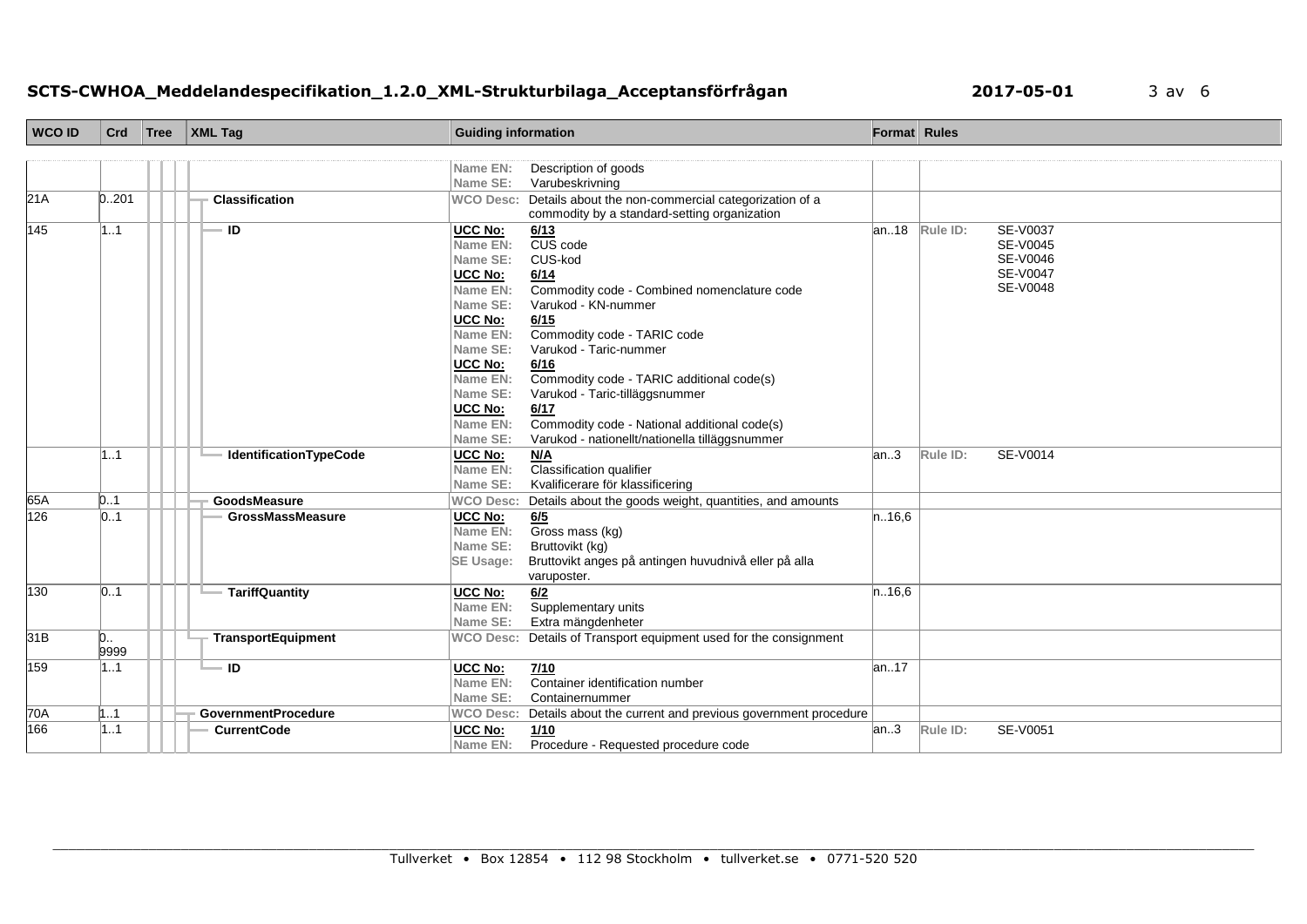# **SCTS-CWHOA\_Meddelandespecifikation\_1.2.0\_XML-Strukturbilaga\_Acceptansförfrågan 2017-05-01** 4 av 6

| <b>WCO ID</b>    | Crd  | Tree | $\vert$ XML Taq           | <b>Guiding information</b> |                                                                    | Format Rules |          |                 |
|------------------|------|------|---------------------------|----------------------------|--------------------------------------------------------------------|--------------|----------|-----------------|
|                  |      |      |                           |                            |                                                                    |              |          |                 |
|                  |      |      |                           | Name SE:                   | Förfarande - Kod för begärt förfarande                             |              |          |                 |
| 161              | 01   |      | <b>PreviousCode</b>       | <b>UCC No:</b>             | 1/10                                                               | an2          | Rule ID: | SE-V0050        |
|                  |      |      |                           | Name EN:                   | Procedure - Previous procedure                                     |              |          |                 |
|                  |      |      |                           | Name SE:                   | Förfarande - Kod för föregående förfarande                         |              |          |                 |
| 93A              | 1.99 |      | Packaging                 | <b>WCO Desc:</b>           | Details related to packaging                                       |              |          |                 |
| 142              | 0.1  |      | <b>MarksNumbersID</b>     | <b>UCC No:</b>             | 6/11                                                               | an512        |          |                 |
|                  |      |      |                           | Name EN:                   | Shipping marks                                                     |              |          |                 |
|                  |      |      |                           | Name SE:                   | Märken                                                             |              |          |                 |
| 144              | 01   |      | QuantityQuantity          | UCC No:                    | 6/10                                                               | n.8          |          |                 |
|                  |      |      |                           | Name EN:                   | Number of packages                                                 |              |          |                 |
|                  |      |      |                           | Name SE:                   | Antal kollin                                                       |              |          |                 |
| 141              | 1.1  |      | <b>TypeCode</b>           | <b>UCC No:</b>             | 6/9                                                                | an.2         | Rule ID: | <b>SE-V0049</b> |
|                  |      |      |                           | Name EN:                   | Type of packages                                                   |              |          |                 |
|                  |      |      |                           | Name SE:                   | Kollislag                                                          |              |          |                 |
| 99A              | 0.99 |      | <b>PreviousDocument</b>   | <b>WCO Desc:</b>           | Information relating to the previous document                      |              |          |                 |
| D031             | 1.1  |      | CategoryCode              | <b>UCC No:</b>             | 2/1                                                                | la1          | Rule ID: | SE-V0036        |
|                  |      |      |                           | Name EN:                   | Simplified declaration/Previous documents - Document               |              |          |                 |
|                  |      |      |                           |                            | category                                                           |              |          |                 |
|                  |      |      |                           | Name SE:                   | Förenklad deklaration/Tidigare dokument -                          |              |          |                 |
|                  |      |      |                           |                            | Dokumentkategori                                                   |              |          |                 |
| D018             | 1.1  |      | ID                        | UCC No:                    | 2/1<br>Simplified declaration/Previous documents - Previous        | an.35        |          |                 |
|                  |      |      |                           | Name EN:                   |                                                                    |              |          |                 |
|                  |      |      |                           |                            | document reference                                                 |              |          |                 |
|                  |      |      |                           | Name SE:                   | Förenklad deklaration/Tidigare dokument - Referens till            |              |          |                 |
|                  |      |      |                           |                            | tidigare dokument                                                  |              |          |                 |
|                  |      |      |                           | <b>SE Usage:</b>           | Tidigare handling anges på antingen huvudnivå eller                |              |          |                 |
|                  |      |      |                           |                            | varupostnivå.                                                      |              |          |                 |
| D019             | 1.1  |      | <b>TypeCode</b>           | <b>UCC No:</b>             | 2/1                                                                | an.3         | Rule ID: | SE-V0019        |
|                  |      |      |                           | Name EN:                   | Simplified declaration/Previous documents - Previous               |              |          | <b>SE-R0096</b> |
|                  |      |      |                           |                            | document type                                                      |              |          |                 |
|                  |      |      |                           | Name SE:                   | Förenklad deklaration/Tidigare dokument - Tidigare                 |              |          |                 |
|                  |      |      |                           |                            | dokumenttyp                                                        |              |          |                 |
| 171              | 01   |      | LineNumeric               | UCC No:                    | 2/1                                                                | n.5          |          |                 |
|                  |      |      |                           | Name EN:                   | Simplified declaration/Previous documents - Goods item             |              |          |                 |
|                  |      |      |                           |                            | identifier                                                         |              |          |                 |
|                  |      |      |                           | Name SE:                   | Förenklad deklaration/Tidigare dokument -<br>Varupostidentifierare |              |          |                 |
|                  |      |      |                           |                            |                                                                    |              |          |                 |
| 35B              | 0.1  |      | <b>UCR</b>                | <b>WCO Desc:</b>           | Unique Trader Reference such as UCR                                |              |          |                 |
| $\overline{009}$ | 1.1  |      | TraderAssignedReferenceID | <b>UCC No:</b>             | 2/4                                                                | an35         |          |                 |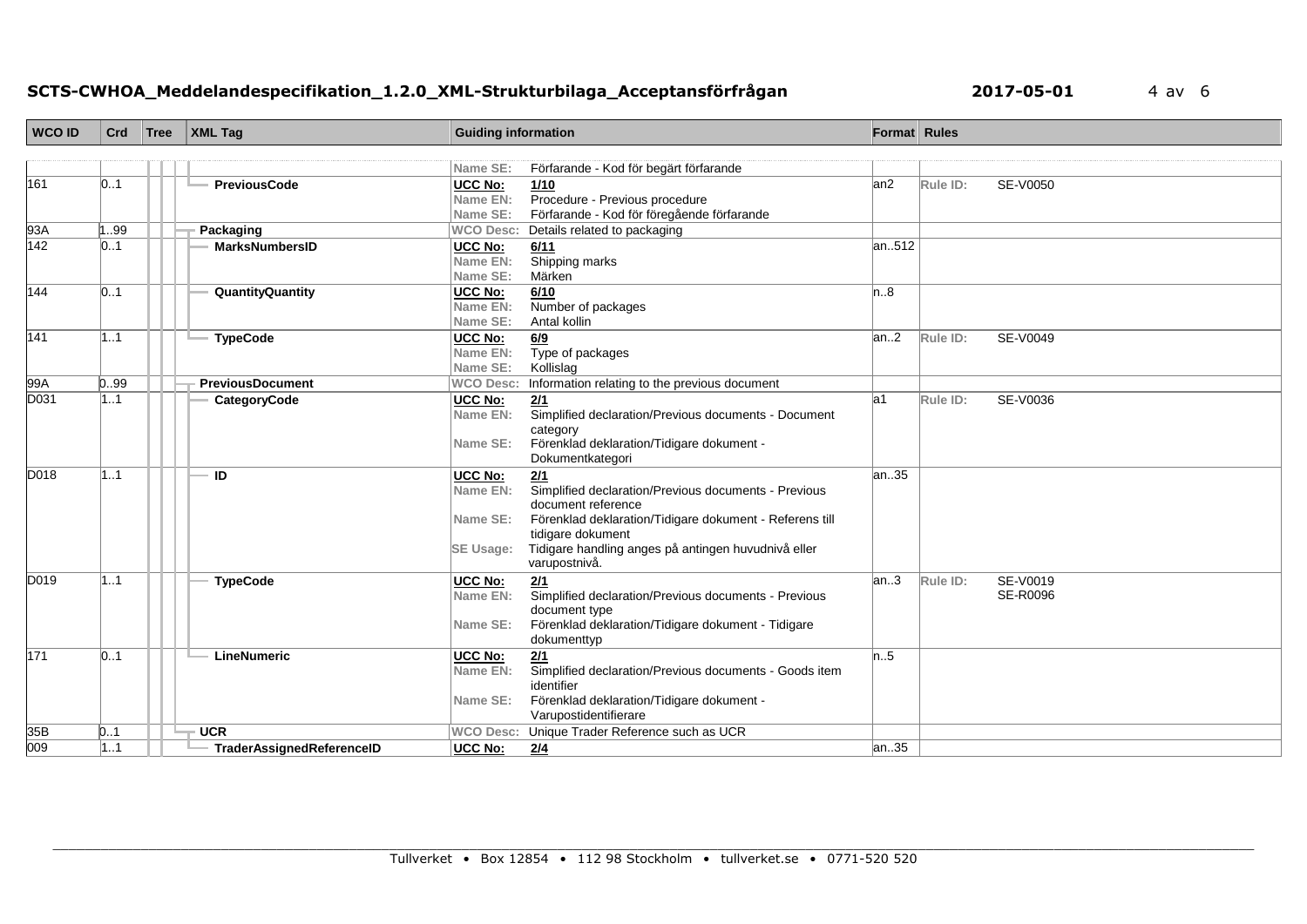# **SCTS-CWHOA\_Meddelandespecifikation\_1.2.0\_XML-Strukturbilaga\_Acceptansförfrågan 2017-05-01** 5 av 6

| <b>WCO ID</b>    | Crd       | Tree | $\vert$ XML Tag            | <b>Guiding information</b> |                                                                                                                                | Format Rules |          |                 |  |
|------------------|-----------|------|----------------------------|----------------------------|--------------------------------------------------------------------------------------------------------------------------------|--------------|----------|-----------------|--|
|                  |           |      |                            |                            |                                                                                                                                |              |          |                 |  |
|                  |           |      |                            | Name EN:                   | Reference number/UCR                                                                                                           |              |          |                 |  |
|                  |           |      |                            | Name SE:                   | Referensnummer/UCR                                                                                                             |              |          |                 |  |
| 35B              | 0.1       |      | <b>UCR</b>                 |                            | WCO Desc: Unique Trader Reference such as UCR                                                                                  |              |          |                 |  |
| $\overline{009}$ | 1.1       |      | TraderAssignedReferenceID  | UCC No:                    | 2/4                                                                                                                            | an35         |          |                 |  |
|                  |           |      |                            | Name EN:<br>Name SE:       | Reference number/UCR<br>Referensnummer/UCR                                                                                     |              |          |                 |  |
| 43B              | 11        |      | Warehouse                  | <b>WCO Desc:</b>           | Warehouse where a particular goods shipment will be / is /                                                                     |              |          |                 |  |
|                  |           |      |                            |                            | has been stored                                                                                                                |              |          |                 |  |
| L019             | 1.1       |      | — ID                       | UCC No:                    | 2/7                                                                                                                            | an35         |          |                 |  |
|                  |           |      |                            | Name EN:                   | Identification of warehouse - Warehouse identifier                                                                             |              |          |                 |  |
|                  |           |      |                            | Name SE:                   | Identifiering av lager - Lageridentifierare                                                                                    |              |          |                 |  |
| L <sub>112</sub> | 11        |      | <b>TypeCode</b>            | <b>UCC No:</b>             | 2/7                                                                                                                            | la1          | Rule ID: | <b>SE-V0038</b> |  |
|                  |           |      |                            | Name EN:                   | Identification of warehouse -Warehouse type                                                                                    |              |          | <b>SE-R0096</b> |  |
| 90A              | 0.9       |      |                            | Name SE:                   | Identifiering av lager - Lagertyp                                                                                              |              |          |                 |  |
|                  |           |      | ObligationGuarantee        | <b>WCO Desc:</b>           | Details regarding undertaking given in cash, bond or as a<br>written guarantee to ensure that an obligation will be fulfilled, |              |          |                 |  |
|                  |           |      |                            |                            | e.g. under a transit procedure                                                                                                 |              |          |                 |  |
| 101              | 11        |      | <b>SecurityDetailsCode</b> | <b>UCC No:</b>             | 8/2                                                                                                                            | lan1         | Rule ID: | <b>SE-V0054</b> |  |
|                  |           |      |                            | Name EN:                   | Guarantee type                                                                                                                 |              |          | SE-R0096        |  |
|                  |           |      |                            | Name SE:                   | Typ av garanti                                                                                                                 |              |          |                 |  |
| 99A              | 0<br>9999 |      | <b>PreviousDocument</b>    |                            | WCO Desc: Information relating to the previous document                                                                        |              |          |                 |  |
| D031             | 11        |      | CategoryCode               | <b>UCC No:</b>             | 2/1                                                                                                                            | la1          | Rule ID: | SE-V0036        |  |
|                  |           |      |                            | Name EN:                   | Simplified declaration/Previous documents - Document                                                                           |              |          |                 |  |
|                  |           |      |                            |                            | category                                                                                                                       |              |          |                 |  |
|                  |           |      |                            | Name SE:                   | Förenklad deklaration/Tidigare dokument -                                                                                      |              |          |                 |  |
|                  |           |      | ID                         |                            | Dokumentkategori                                                                                                               |              |          |                 |  |
| D018             | 1.1       |      |                            | <b>UCC No:</b><br>Name EN: | 2/1<br>Simplified declaration/Previous documents - Previous                                                                    | an35         |          |                 |  |
|                  |           |      |                            |                            | document reference                                                                                                             |              |          |                 |  |
|                  |           |      |                            | Name SE:                   | Förenklad deklaration/Tidigare dokument - Referens till                                                                        |              |          |                 |  |
|                  |           |      |                            |                            | tidigare dokument                                                                                                              |              |          |                 |  |
|                  |           |      |                            | <b>SE Usage:</b>           | Tidigare handling anges på antingen huvudnivå eller                                                                            |              |          |                 |  |
|                  |           |      |                            |                            | varupostnivå.                                                                                                                  |              |          |                 |  |
| D019             | 1.1       |      | <b>TypeCode</b>            | UCC No:                    | 2/1                                                                                                                            | an.3         | Rule ID: | SE-V0019        |  |
|                  |           |      |                            | Name EN:                   | Simplified declaration/Previous documents - Previous                                                                           |              |          | <b>SE-R0096</b> |  |
|                  |           |      |                            |                            | document type                                                                                                                  |              |          |                 |  |
|                  |           |      |                            | Name SE:                   | Förenklad deklaration/Tidigare dokument - Tidigare<br>dokumenttyp                                                              |              |          |                 |  |
|                  |           |      |                            |                            |                                                                                                                                |              |          |                 |  |